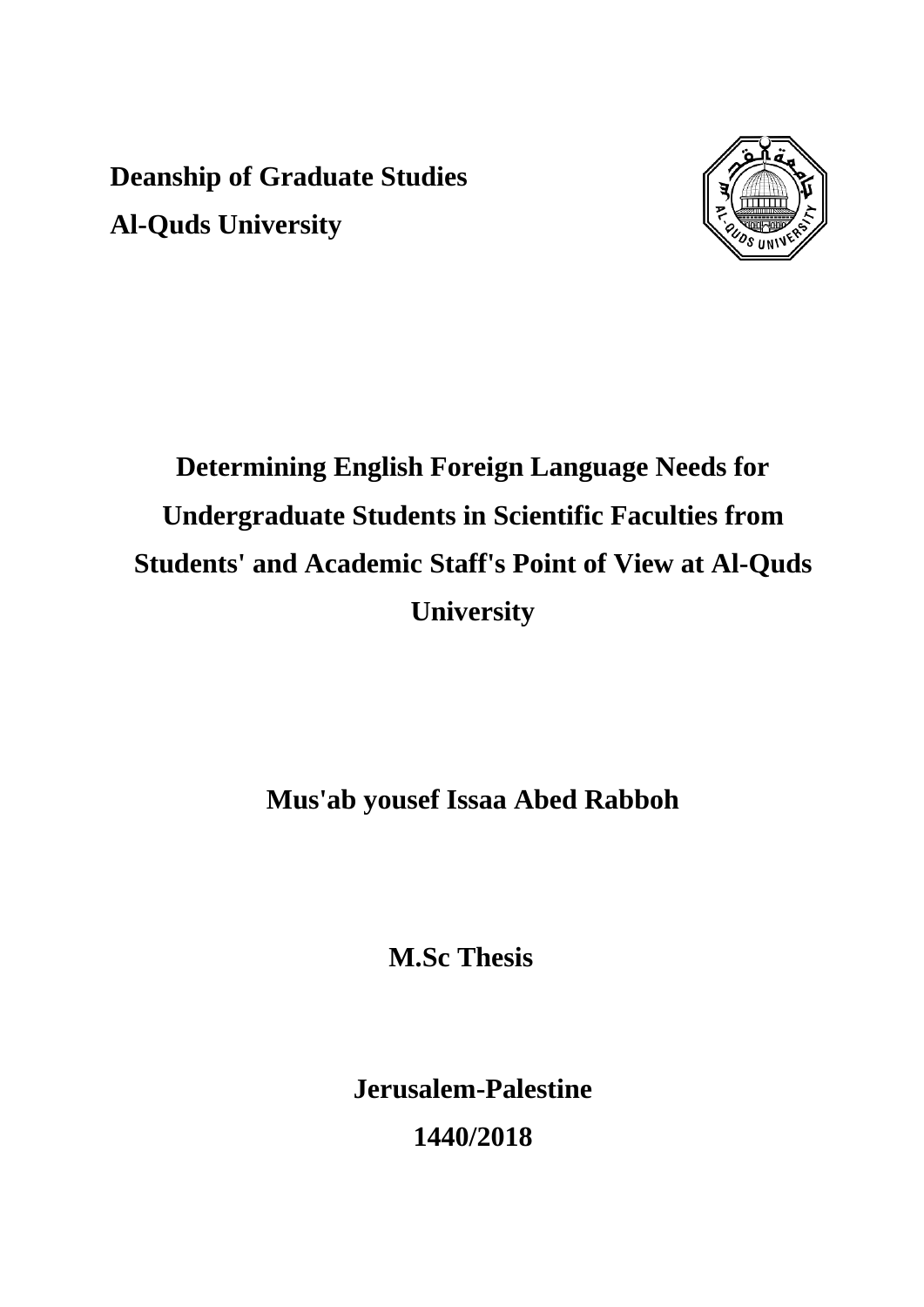## **Determining English Foreign Language Needs for Undergraduate Students in Scientific Faculties from Students' and Academic Staff's Point of View at Al-Quds University**

**Prepared by Mus'ab yousef Issaa Abed Rabboh** 

## **B.Sc: English Language teaching methods Al-Quds Open University (Palestine)**

**Supervisor: Dr. Inas Nasser** 

**A Thesis Submitted in Partial Fulfillment of Requirements for the degree of Master in Education / Deanship of Graduate Studies/Faculty of Educational sciences /Al-Quds University** 

**1440-2018**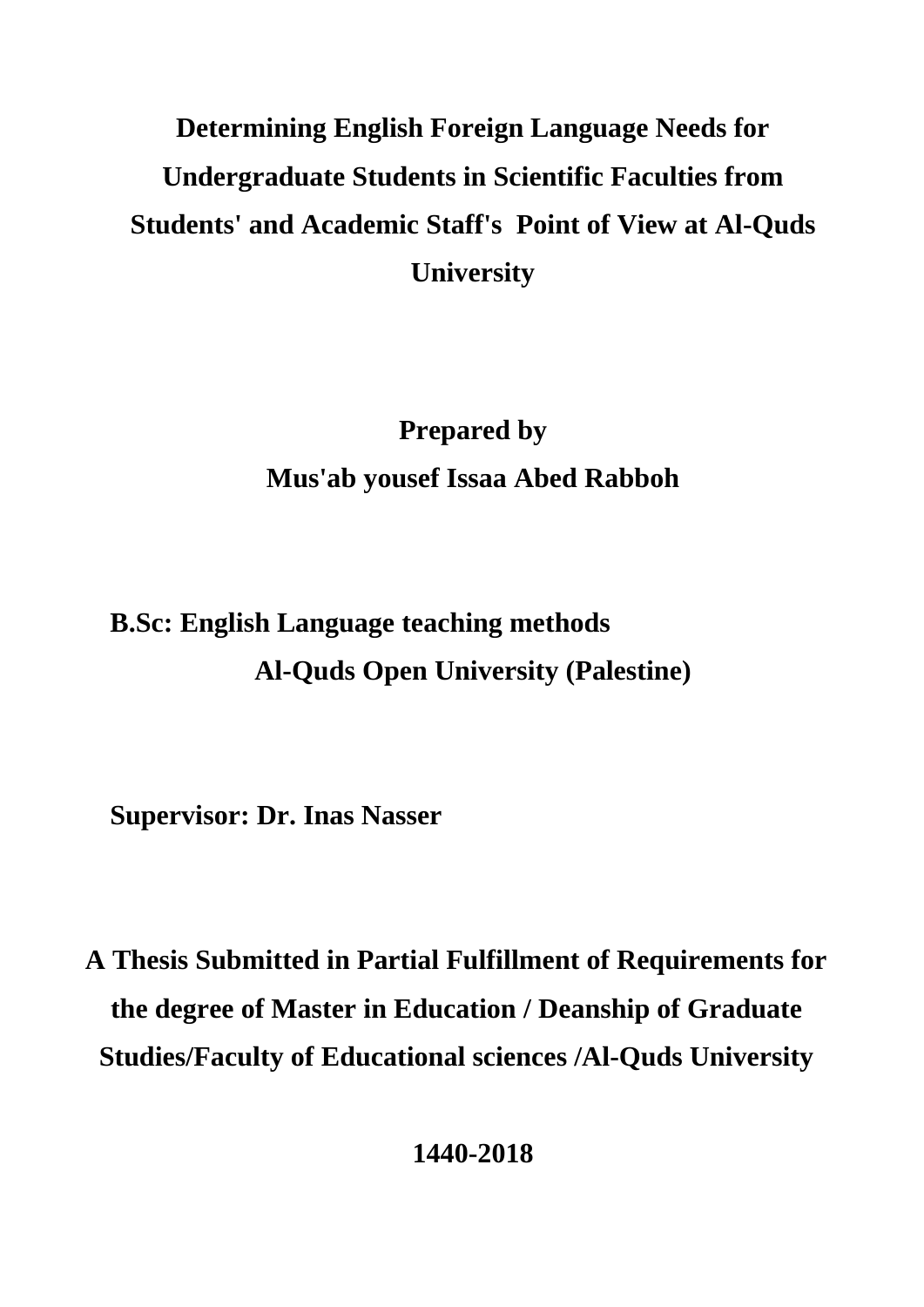**Al-Ouds University Deanship of Graduate Studies Teaching Methods Program** 



**Thesis Approval** 

Determining English Foreign Language Needs for Undergraduate Students in Scientific Faculties from Students' and Academic Staffs' Point of View at

#### **Al-Quds University**

Prepared by: Mus'ab yousef Issaa Abed Rabboh Registration Number: 21611236

Supervisor: Dr. Inas Aref Nasser

Master thesis submitted and accepted, date: 19/12/2018

The Names and signatures of the examining committee members:

1. Head of Committee

Dr. Inas Nasser

- 2. Internal Examiner
- Dr. Buad Al-Khales
- 3. External Examiner

Dr. Su'ad Al-Abed

Signature Signature. Signature 10

Jerusalem - Palestine

1440/2018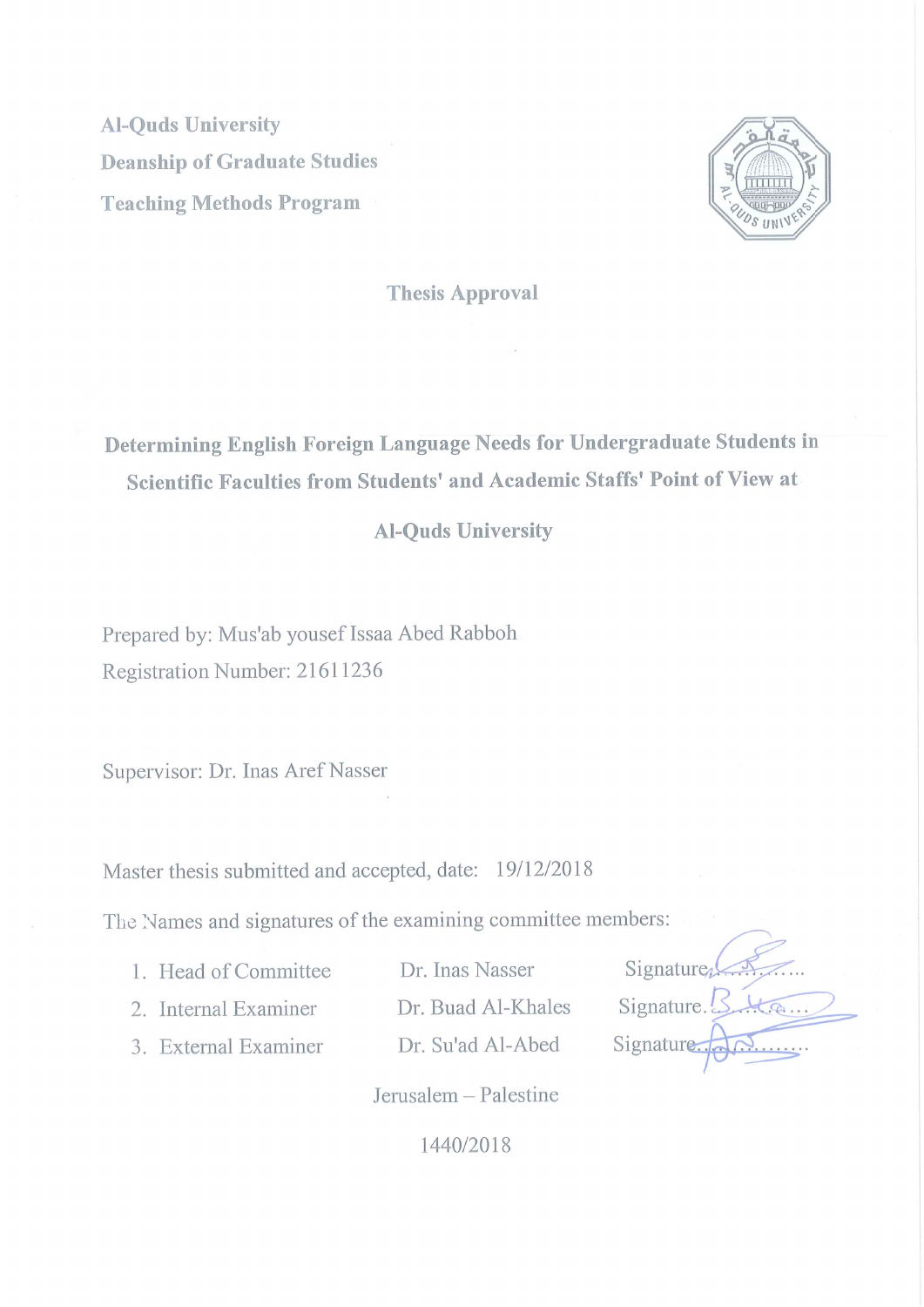#### **Dedication**

It is our genuine gratefulness and warmest regard that we dedicate this work to:

The sake of Allah, my Creator and my master,

My great teacher and messenger, Mohammed (peace be Upon him), who taught us the purpose of life, My homeland Palestine, the warmest womb,

A caring mother, who leads me through the valley of darkness with light of hope and support,

The great martyrs and prisoners, the symbol of sacrifice,

My fathers' soul that became the suns and lighten the darkness of nights, God bless him, may his soul rest in peace,

My dearest wife, who stands beside me,

Who stands now on death's triumphal steep, Awakened out of life wherein we sleep "*Dr.Ziad Qabaja*". God bless him.

My father , mother -in-law who encourages me all the time,

My beloved and delightful sons, Sham and Adam, the candles that lighten my bath May Allah bless and protect them,

My beloved brothers and sisters who stand by me when things look bleak,

My friends who encouraged and supported me,

My lovely family and life-long companions,

My teachers and doctors who paved the way and made possible to lighten my road.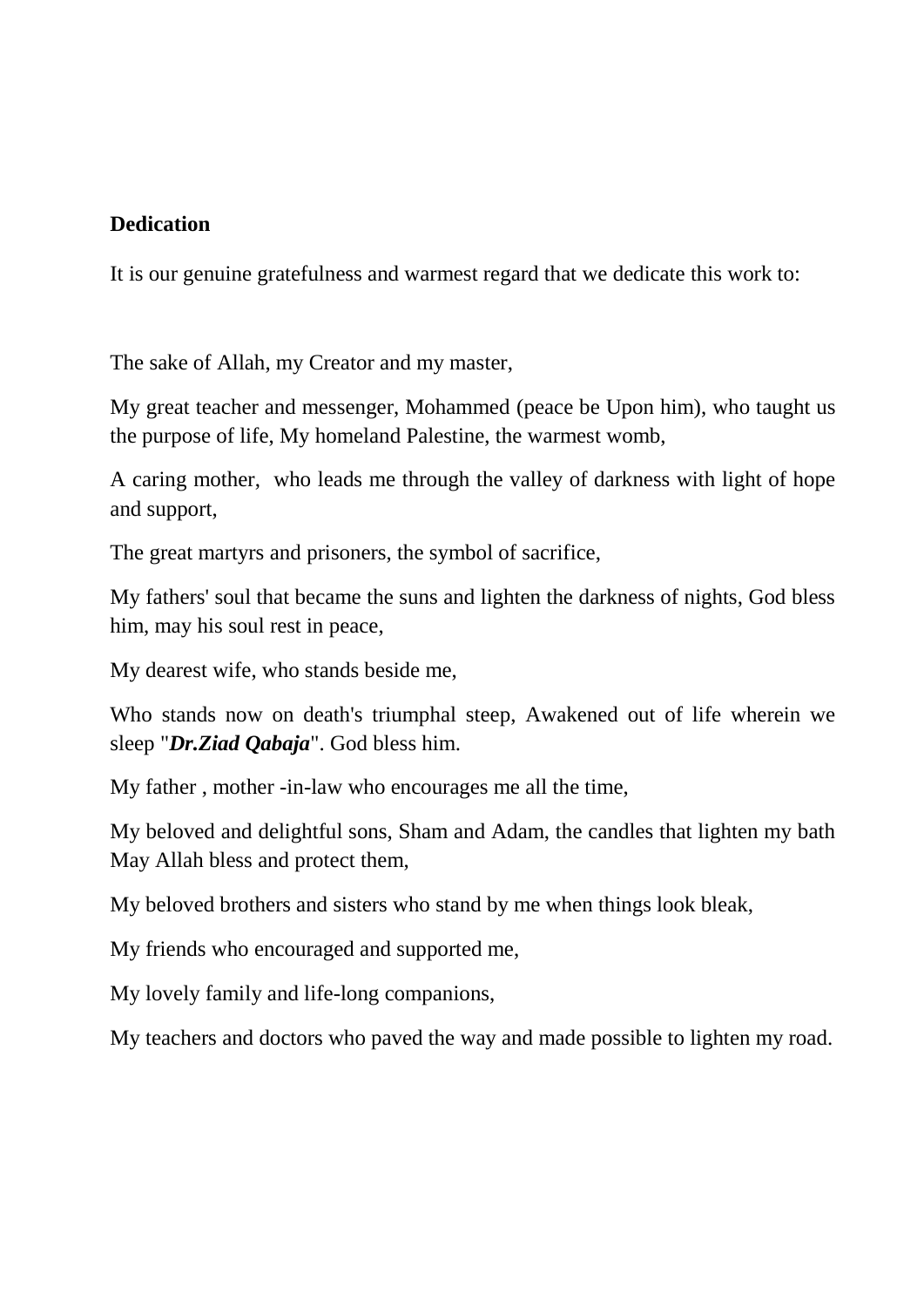#### **Declaration**

I Certify that this thesis submitted for the degree of Master, is the result of my own research, except where otherwise acknowledged, and that this study (or any part of the same) has not been submitted for a higher degree to any other university or institution.

Signature:--------------------

Name: Mus'ab yousef Issaa Abed Rabboh Date: 19/ 12/ 2018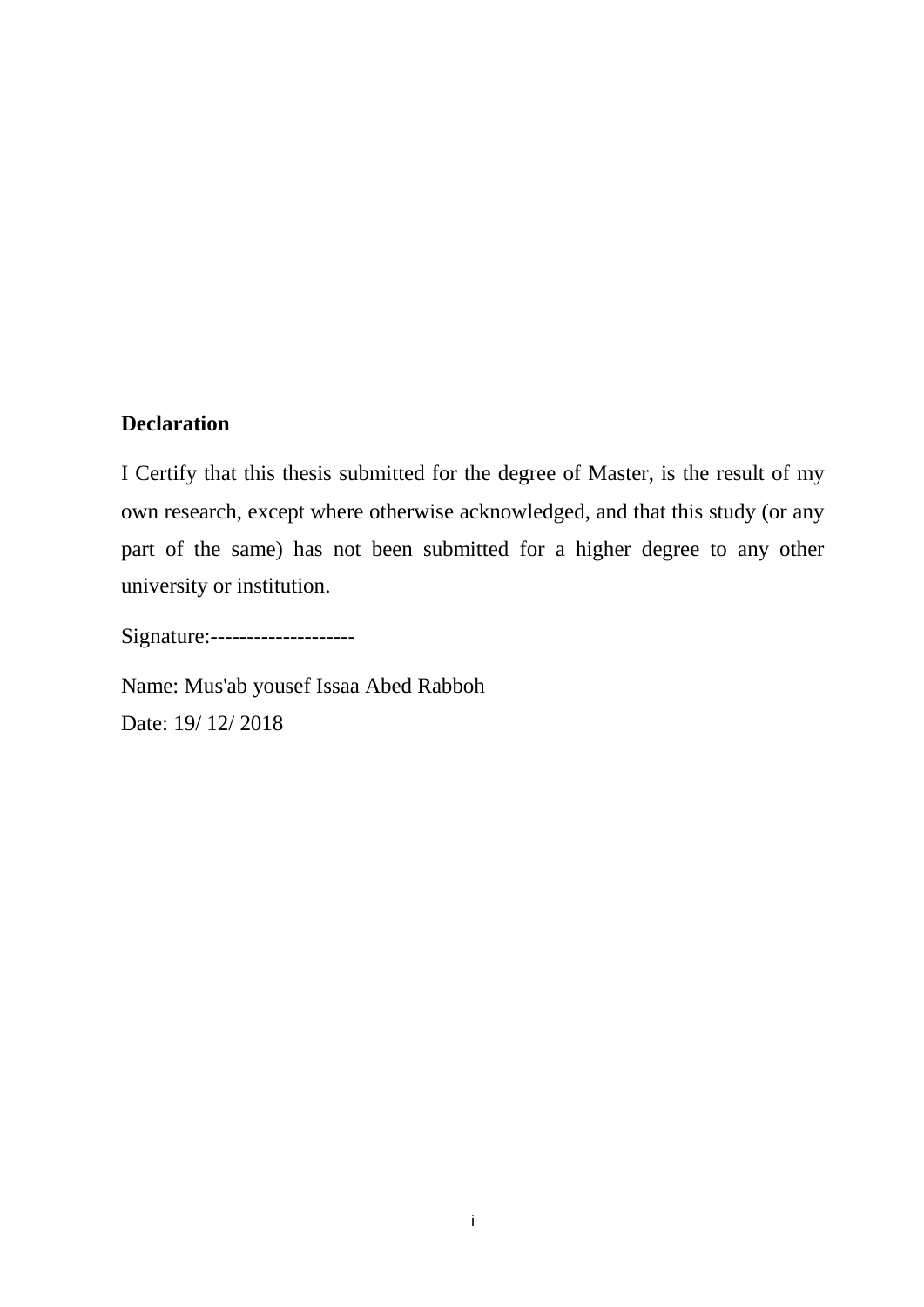#### **Acknowledgment**

"O Lord, all praise is due to you as befits the majesty of your countenance and the greatness of your authority".

My sincere appreciation goes to all of the students, Academic Staff, and employers who kindly participated in this study and shared their valuable perspectives. This thesis would not have been possible without them.

I would like to extend my sincere gratitude and my high appreciation to my Academic Staff *Dr. Inas Nasser* who guided me in accomplishing this work and bringing it into existence without whose help this effort would not have been achieved.

My special thanks are due to my friends at Al-Quds University – Dora branch for their spiritual support and valuable academic perspectives on my journey. Without them, my life would have been lonely and boring.

Many thanks go to the judgment committee and arbitrators for their continuous and sincere advices, and to the external examiner, *Dr. Su'ad Al-Abed* for her valuable notes and recommendations. Special thanks go to the internal examiner, *Dr. Buad Al-Khales* for her valuable notes and recommendations.

In addition, I would like to thank all professors, doctors and lecturers at Al-Quds University, especially :*Dr. Afif Zeidan, Dr. Ghassan Sarhan, Dr. Jamal Nafi', Mohsen Adas, Dr. Jihad Abbadi and Dr. Ibrahim El- Arman* for their insights, supports, and efforts.

I am greatly indebted to the scientific faculties and staff members at Al-Quds University for their cooperative and enthusiastic participation of providing data through questionnaires and interviews.

To them all my deep respects.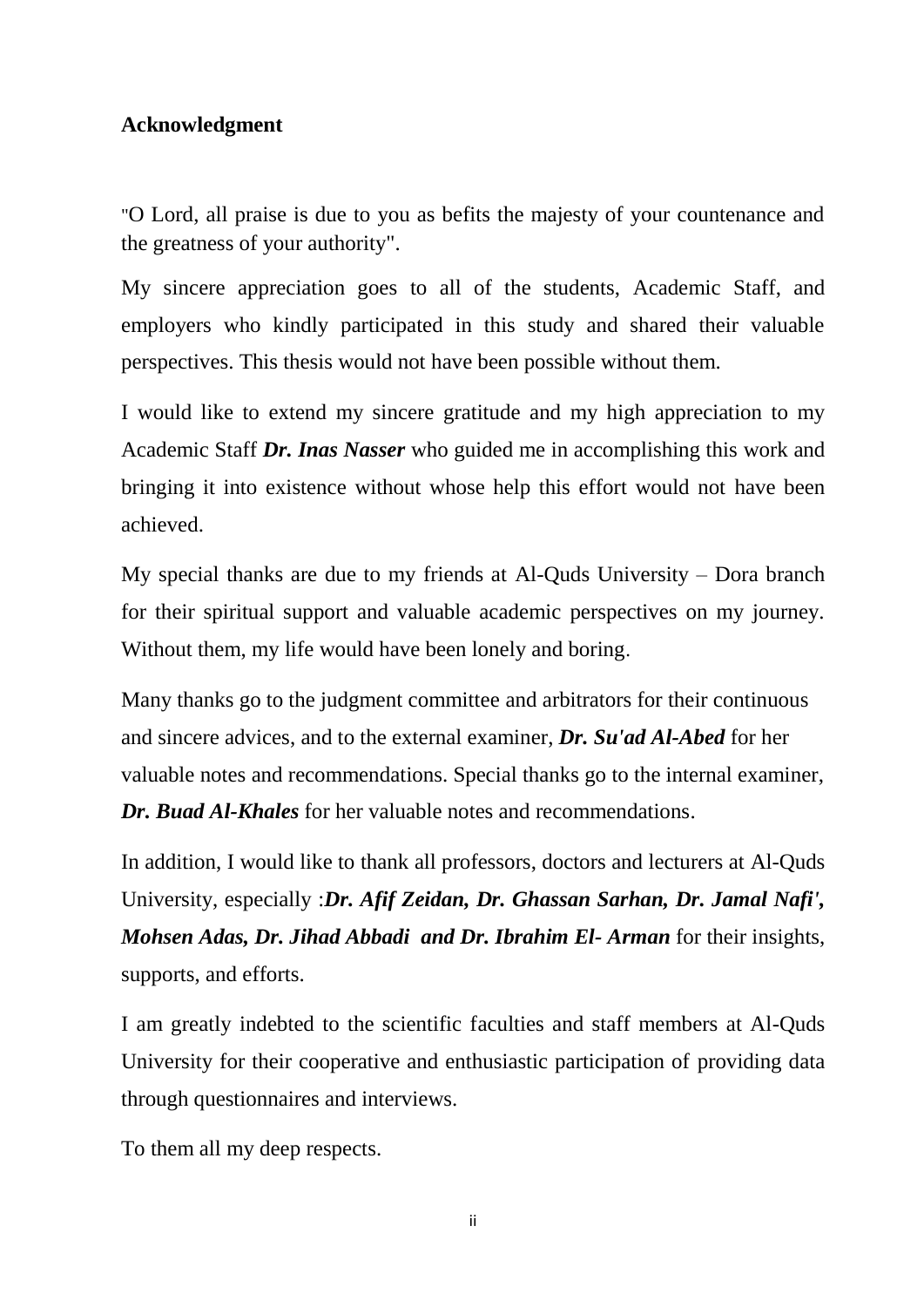#### **Abstract**

This study aims at determining English foreign language needs for undergraduate students in scientific faculties from students and academic staff's point of view at Al-Quds University. The population of the study consisted of (5052) students and (141) academic staff at scientific faculties. The study adopted the descriptive method that suits needs analysis. It was applied on stratified random sample which consisted of students and academic staff in the academic year (2018-2019). Students' sample included (1048), whereas (80) academic staff were chosen. The researcher prepared a student's questionnaire, an academic staff's questionnaire, and academic staff's interview. Validity and reliability were calculated for two instruments. The means and standard deviations, One-way "ANOVA", (t-test) and "LSD" tests were used in the study.

The results revealed that the importance of English foreign language needs at the scientific faculties from students' and academic staff's point of view are very high, and the most important English foreign language needs from students point of view are ordered as the following: speaking, listening, reading, vocabulary, and writing but the lowest important English foreign language needs at the scientific faculties from students' point of view is grammar. It also showed that English foreign language needs for undergraduate students in scientific faculties from students' point of view is in a high degree, and the needs are ordered respectively as the following: vocabulary, listening, speaking, reading, writing, but grammar is the lowest degree.

The results revealed that the most important of English foreign language needs at the scientific faculties from academic staff's point of view are ordered as the following: writing, reading, speaking, listening, vocabulary but the lowest importance is grammar. It also showed that English foreign language needs for undergraduate students in scientific faculties from academic staff's point of view is in a very high degree, and the needs are ordered respectively as the following: listening, writing, vocabulary, reading, speaking but grammar is the lowest degree.

The findings also showed that there were no statistically significant differences between the mean scores of responses of students' in scientific faculties towards English language needs due to academic level and achievement level, whereas there were statistically significant differences due to gender and faculty. Also, there were no statistically significant differences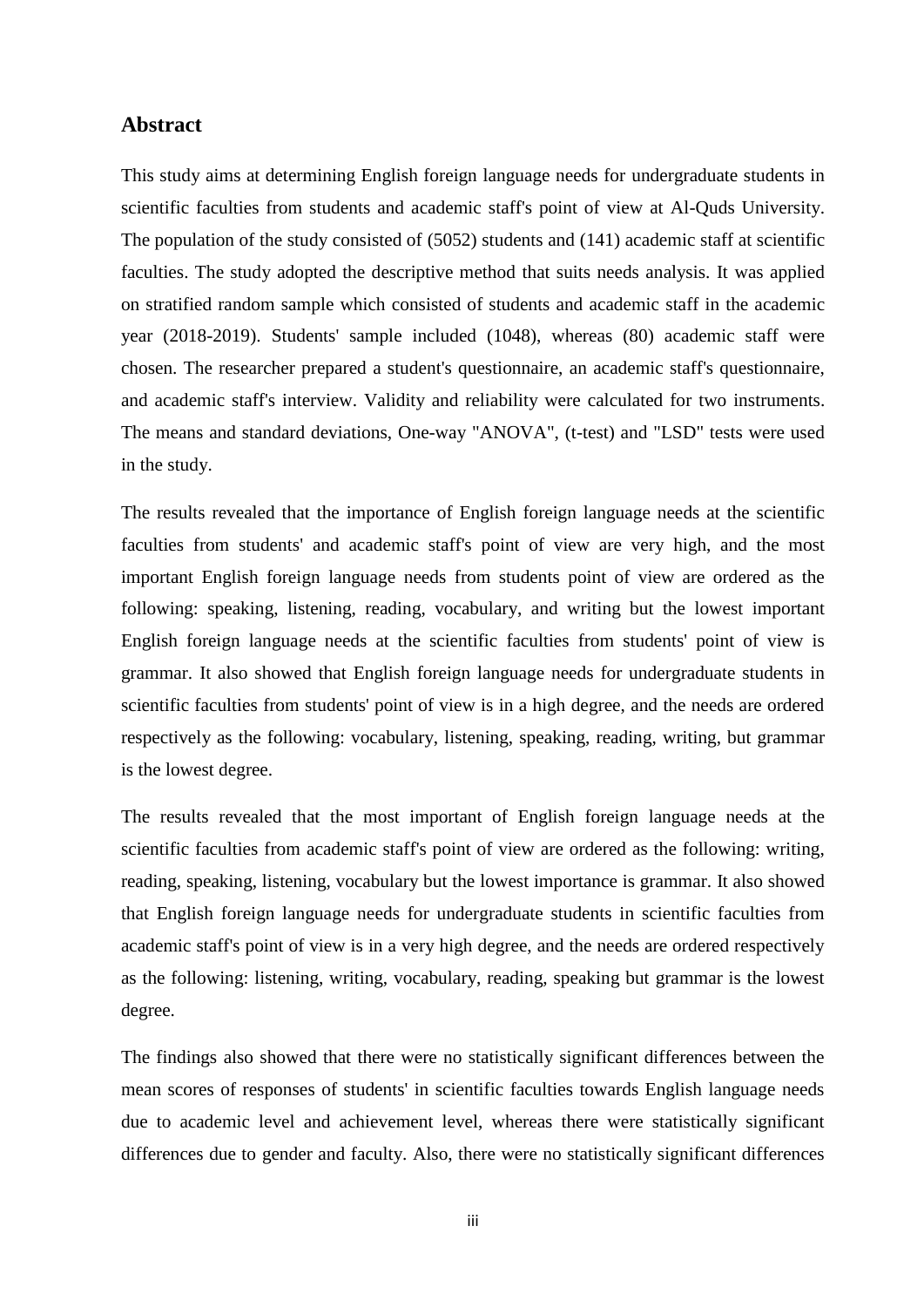between the mean scores of responses of academic staff's in scientific faculties at Al- Quds university towards English language needs due to experience and qualification, whereas there were statistically significant differences due to faculty. According to interview, the results showed that scientific students need to integrate English language skills in their scientific courses. Furthermore, English skills are needed for many functions in these courses.

Based on those findings, the researcher recommended of the curriculum at the scientific faculties and schools could be revised in order to fulfill students' needs especially speaking, writing and listening. And conducting studies on humanities faculties.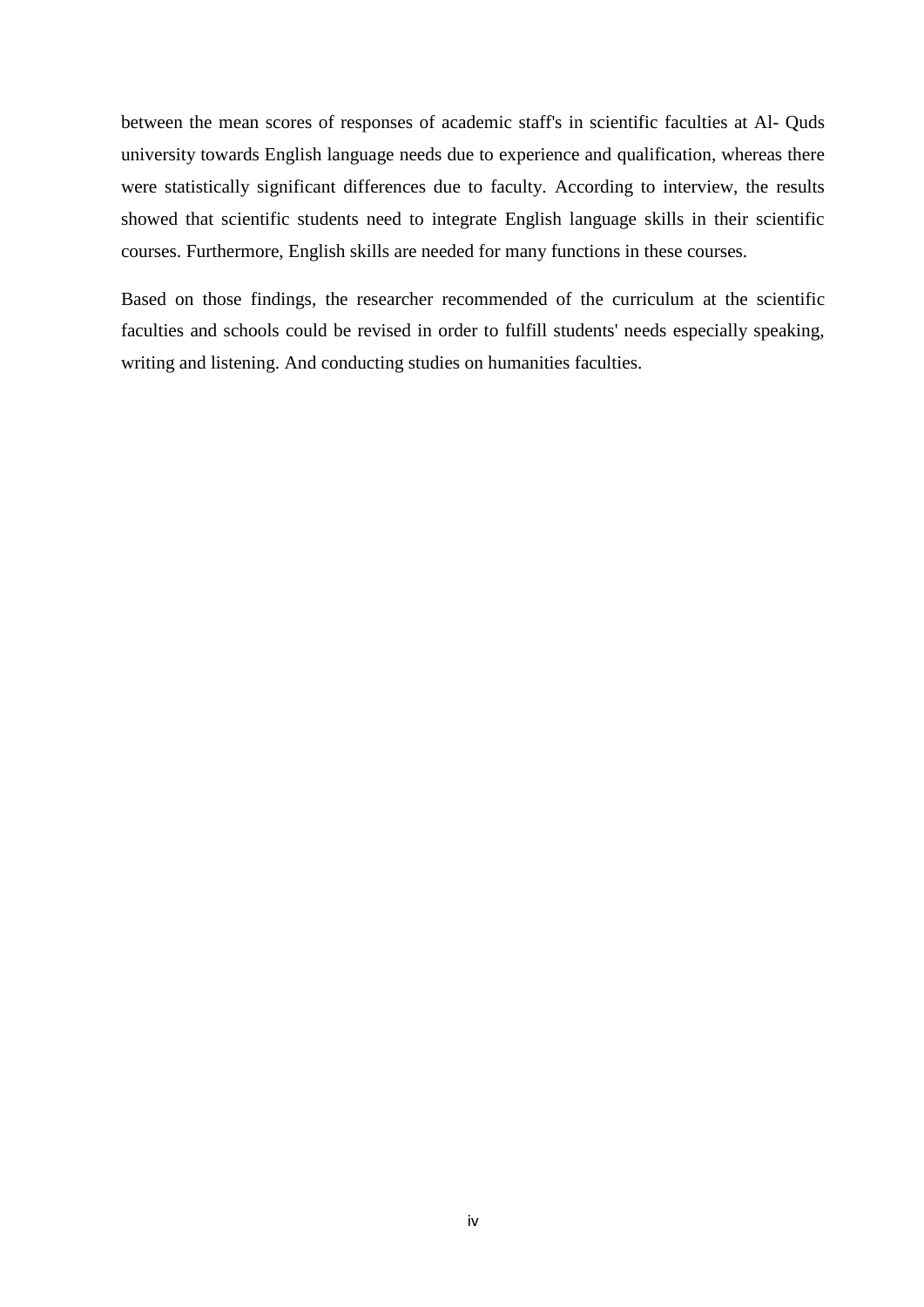### **Table of Contents**

|                                                                          | Page |
|--------------------------------------------------------------------------|------|
| <b>Title</b>                                                             | No.  |
|                                                                          | j.   |
|                                                                          | ii.  |
|                                                                          | iii. |
|                                                                          | v    |
|                                                                          | 1    |
|                                                                          | 1    |
|                                                                          | 3    |
|                                                                          | 3    |
|                                                                          | 4    |
|                                                                          | 5    |
|                                                                          | 6    |
|                                                                          | 6    |
|                                                                          | 7    |
|                                                                          | 8    |
|                                                                          | 8    |
|                                                                          | 8    |
|                                                                          | 8    |
|                                                                          | 8    |
|                                                                          | 8    |
|                                                                          | 10   |
|                                                                          | 10   |
|                                                                          | 10   |
|                                                                          | 11   |
| 2.2.5 The origins of needs analysis have been introduced by many experts | 12   |
|                                                                          | 13   |
|                                                                          | 14   |
| 2.2.6                                                                    | 14   |
|                                                                          | 15   |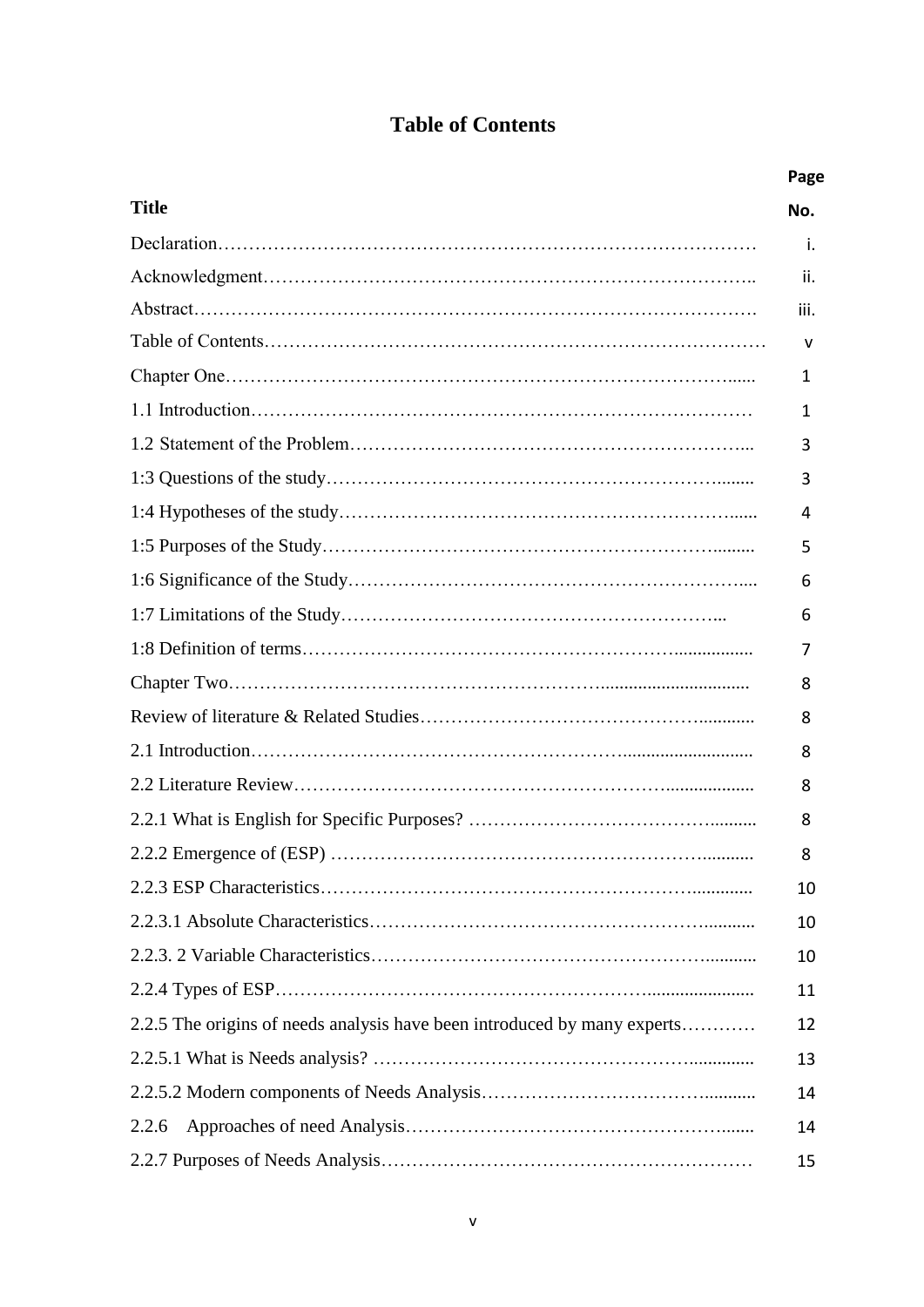|       | 15 |
|-------|----|
|       | 17 |
|       | 18 |
|       | 19 |
|       | 20 |
|       | 22 |
|       | 23 |
|       | 25 |
|       | 26 |
|       | 28 |
|       | 28 |
|       | 35 |
|       | 37 |
|       | 37 |
|       | 37 |
|       | 37 |
|       | 37 |
| 3.3.1 | 37 |
| 3.3.2 | 39 |
|       | 41 |
|       | 41 |
|       | 42 |
|       | 42 |
|       | 42 |
|       | 43 |
|       | 43 |
|       | 44 |
|       | 45 |
|       | 46 |
|       | 46 |
|       | 46 |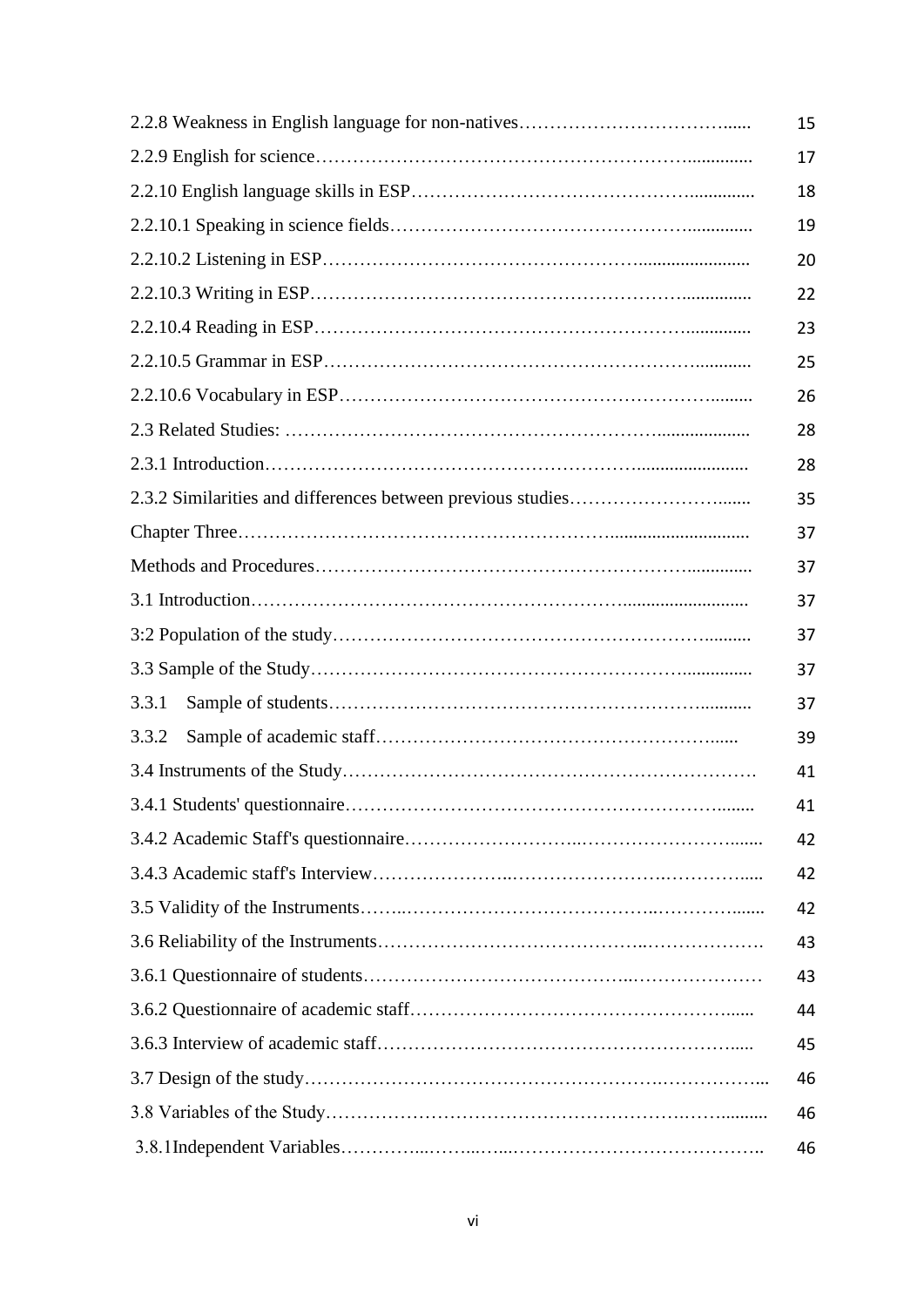|                                                                     | 46 |
|---------------------------------------------------------------------|----|
|                                                                     | 46 |
|                                                                     | 47 |
|                                                                     | 47 |
|                                                                     | 47 |
|                                                                     | 48 |
|                                                                     | 49 |
|                                                                     | 49 |
|                                                                     | 49 |
|                                                                     | 49 |
|                                                                     | 50 |
|                                                                     | 50 |
|                                                                     | 52 |
|                                                                     | 60 |
|                                                                     | 66 |
|                                                                     | 68 |
|                                                                     | 76 |
|                                                                     | 82 |
|                                                                     | 82 |
|                                                                     | 82 |
|                                                                     | 85 |
|                                                                     | 86 |
|                                                                     | 86 |
|                                                                     | 86 |
| 5.2 Discussion of the findings related to the first main question   | 86 |
| 5.2.1 Discussion of the findings related to the first sub question  | 87 |
| 5.2.2 Discussion of the findings related to the second sub question | 87 |
| 5.2.3 Discussion of the findings related to the third sub question  | 90 |
| 5.2.4 Discussion of the findings related to the forth sub question  | 93 |
|                                                                     | 94 |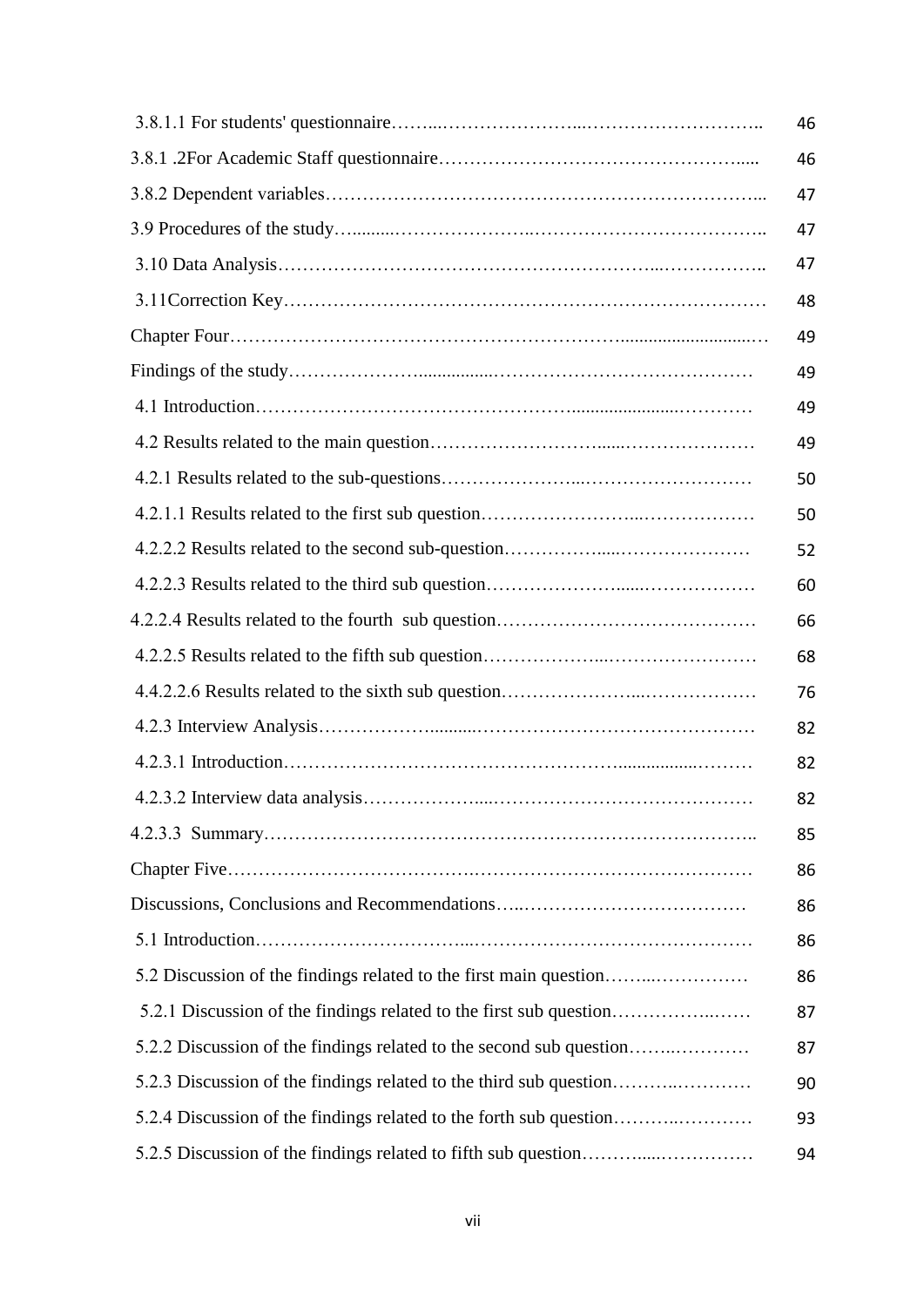| 5.2.6 Discussion of the findings related to the sixth sub question | 95  |
|--------------------------------------------------------------------|-----|
|                                                                    | 97  |
|                                                                    | 97  |
|                                                                    | 99  |
|                                                                    | 101 |
|                                                                    | 102 |
|                                                                    | 103 |
|                                                                    | 111 |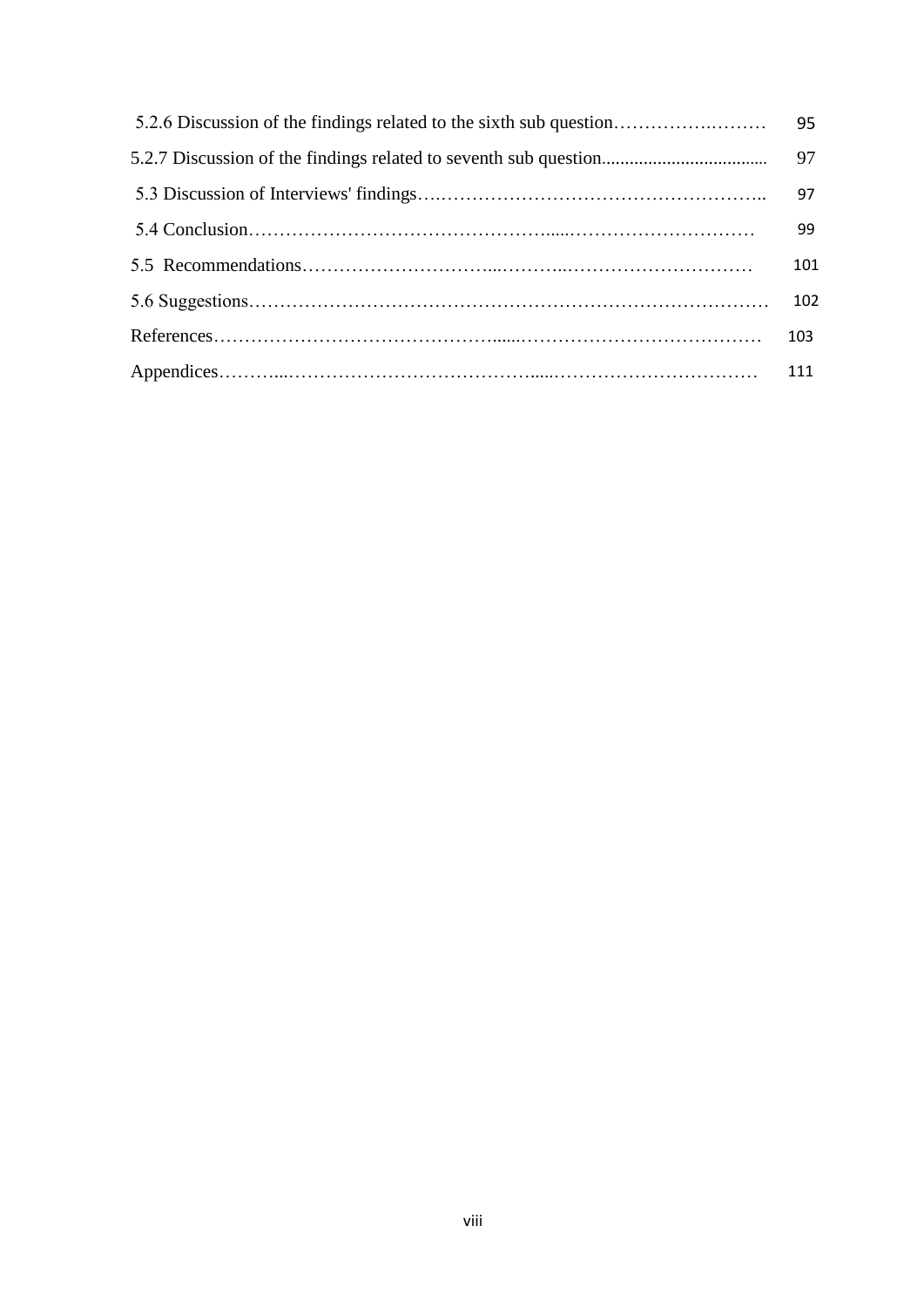### **List of Tables**

| No.  | <b>Title</b>                                                                                                                                                                                 | Page<br><b>Number</b> |
|------|----------------------------------------------------------------------------------------------------------------------------------------------------------------------------------------------|-----------------------|
| 3.1  | Students' sample distribution according to gender, academic level,                                                                                                                           | 38                    |
|      | achievement level and faculty                                                                                                                                                                |                       |
| 3.2  | Academic staff's sample distribution according to experience,<br>faculty and qualification                                                                                                   | 40                    |
| 3.3  | Reliability coefficient for students' questionnaire domains                                                                                                                                  | 44                    |
| 3.4  | Reliability coefficient for Academic Staff's questionnaire domains                                                                                                                           | 45                    |
| 3.5  | The degree of response means of the study participants                                                                                                                                       | 48                    |
| 4.1  | Means and standard deviations for the English foreign language<br>needs for undergraduate students in scientific faculties from<br>students and Academic Staff's point of view               | 50                    |
| 4.2  | Means and standard deviations for the study sample responses to<br>the most important English foreign language needs at the scientific<br>faculties from students' point of view             | 51                    |
| 4.3  | Means and standard deviations for the English foreign language<br>needs for undergraduate students in scientific faculties from<br>students' point of view                                   | 53                    |
| 4.4  | Means and standard deviation scores for the study sample<br>responses to listening needs domain                                                                                              | 54                    |
| 4.5  | Means and standard deviation scores for the study sample<br>responses to speaking needs domain                                                                                               | 55                    |
| 4.6  | Means and standard deviation scores for the study sample<br>responses to reading needs domain                                                                                                | 56                    |
| 4.7  | Means and standard deviation scores for the study sample<br>responses to writing needs domain                                                                                                | 57                    |
| 4.8  | Mean and standard deviation scores for the study sample<br>responses to grammar needs domain                                                                                                 | 58                    |
| 4.9  | Means and standard deviation scores for the study sample<br>responses to vocabulary needs domain                                                                                             | 59                    |
| 4.10 | The results of independent t- test for the scores of responses of<br>undergraduate students in scientific faculties at Al- Quds<br>university towards English language needs due to gender   | 60                    |
| 4.11 | standards deviations scores of responses of<br>Means<br>and<br>undergraduate students in scientific faculties at Al- Quds<br>university towards English language needs due to academic level | 61                    |
| 4.12 | One way ANOVA results for the scores of responses of                                                                                                                                         | 61                    |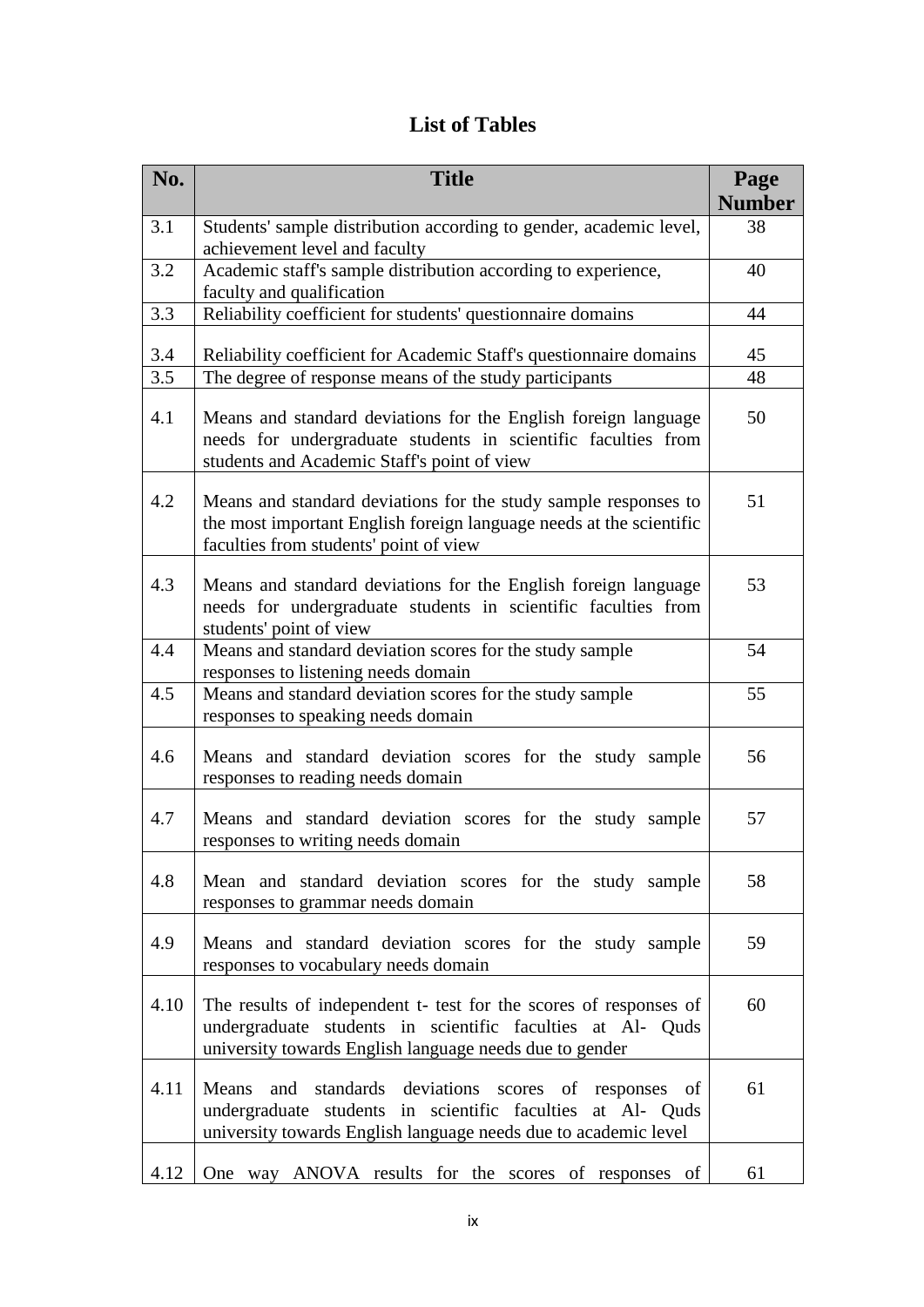|      | undergraduate students in scientific faculties at Al- Quds<br>university towards English language needs due to academic level                                                                       |    |
|------|-----------------------------------------------------------------------------------------------------------------------------------------------------------------------------------------------------|----|
| 4.13 | standard deviation scores of responses of<br>Means<br>and<br>undergraduate students in scientific faculties at Al- Quds<br>university towards English language needs due to achievement<br>level    | 62 |
| 4.14 | Results of one way ANOVA test for the scores of responses of<br>undergraduate students in scientific faculties at Al- Quds<br>university towards English language needs due to achievement<br>level | 63 |
| 4.15 | standard deviation scores of responses<br>Means<br>and<br>of<br>undergraduate students in scientific faculties at Al- Quds<br>university towards English language needs due to faculty              | 64 |
| 4.16 | Results of one way ANOVA test for the scores of responses of<br>undergraduate students in scientific faculties at Al- Quds<br>university towards English language needs due to faculty              | 64 |
| 4.17 | LSD post-hoc test for faculty                                                                                                                                                                       | 65 |
| 4.18 | Means and standard deviations for the study sample responses to<br>the most important English foreign language needs at the scientific<br>faculties from Academic Staff's point of view             | 67 |
| 4.19 | Means and standard deviations for the English foreign language<br>needs for undergraduate students' in scientific faculties from<br>Academic Staff's point of view                                  | 69 |
| 4.20 | Means and standard deviation scores for the study sample<br>responses to listening needs' domain                                                                                                    | 70 |
| 4.21 | Means and standard deviation scores for the study sample<br>responses to speaking needs' domain                                                                                                     | 71 |
| 4.22 | Means and standard deviation scores for the study sample<br>responses to reading needs' domain                                                                                                      | 72 |
| 4.23 | Means and standard deviation scores for the study sample<br>responses to writing needs' domain                                                                                                      | 73 |
| 4.24 | Means and standard deviation scores for the study sample<br>responses to grammar needs' domain                                                                                                      | 74 |
| 4.25 | Means and standard deviation scores for the study sample<br>responses to vocabulary needs' domain                                                                                                   | 75 |
| 4.26 | Means and standards deviations scores of responses of Academic<br>Staff in scientific faculties at Al- Quds university towards English<br>language needs due to experience                          | 76 |
| 4.27 | One way ANOVA results for the scores of responses of Academic<br>Staff in scientific faculties at Al- Quds university towards English<br>language needs due to experience                           | 77 |
| 4.28 | Means and standard deviation scores of responses of Academic                                                                                                                                        | 78 |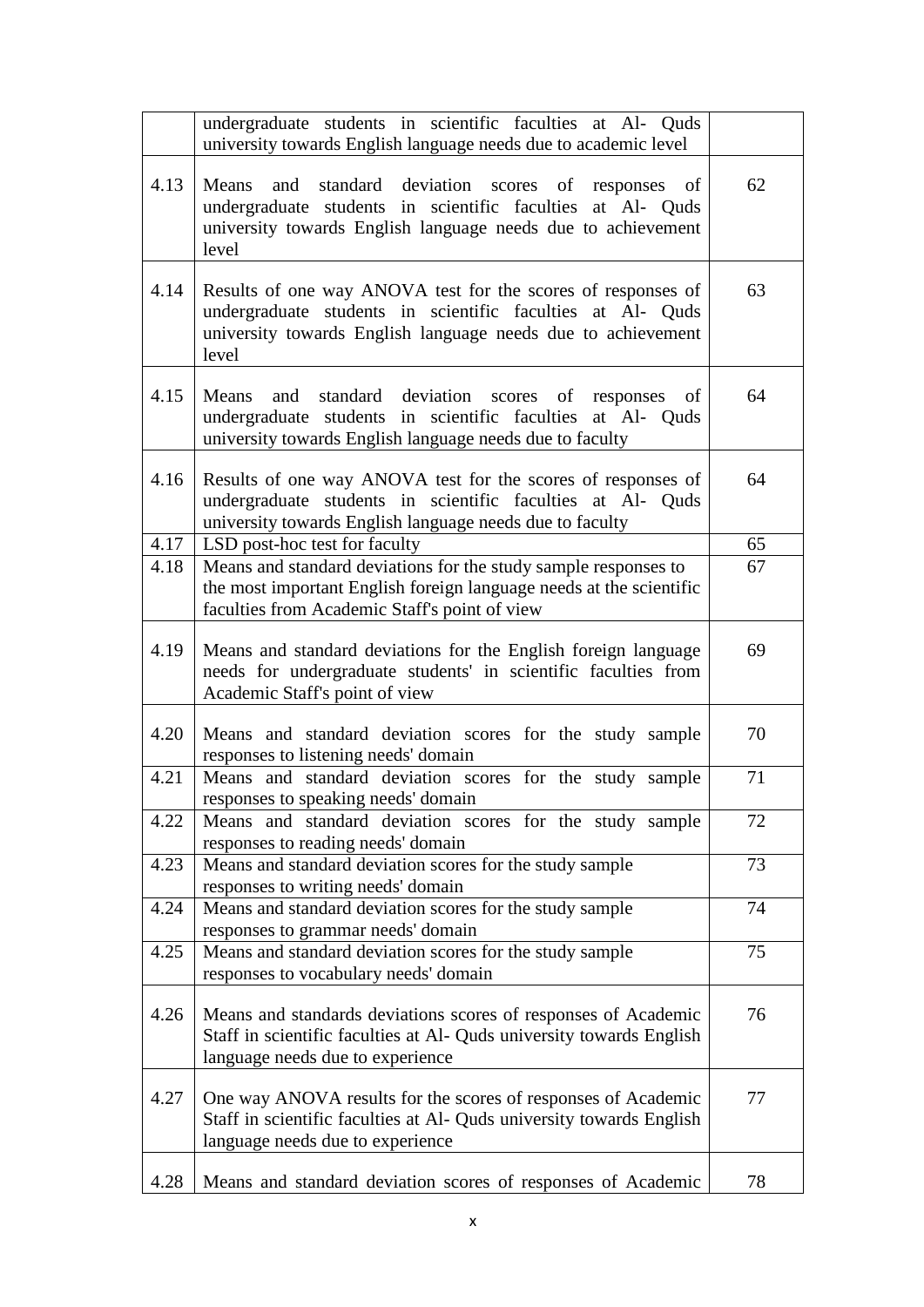|      | Staff in scientific faculties at Al- Quds university towards English                                                                                                              |    |
|------|-----------------------------------------------------------------------------------------------------------------------------------------------------------------------------------|----|
|      | language needs due to faculty                                                                                                                                                     |    |
| 4.29 | Results of one way ANOVA results for the scores of responses of<br>Academic Staff in scientific faculties at Al- Quds university<br>towards English language needs due to faculty | 78 |
| 4.30 | LSD post-hoc test for faculty                                                                                                                                                     | 79 |
| 4.31 | Means and standards deviations scores of responses of Academic<br>Staff in scientific faculties at Al- Quds university towards English<br>language needs due to qualification     | 81 |
| 4.32 | One way ANOVA results of responses of Academic Staff in<br>scientific faculties at Al- Quds university towards English<br>language needs due to qualification                     | 81 |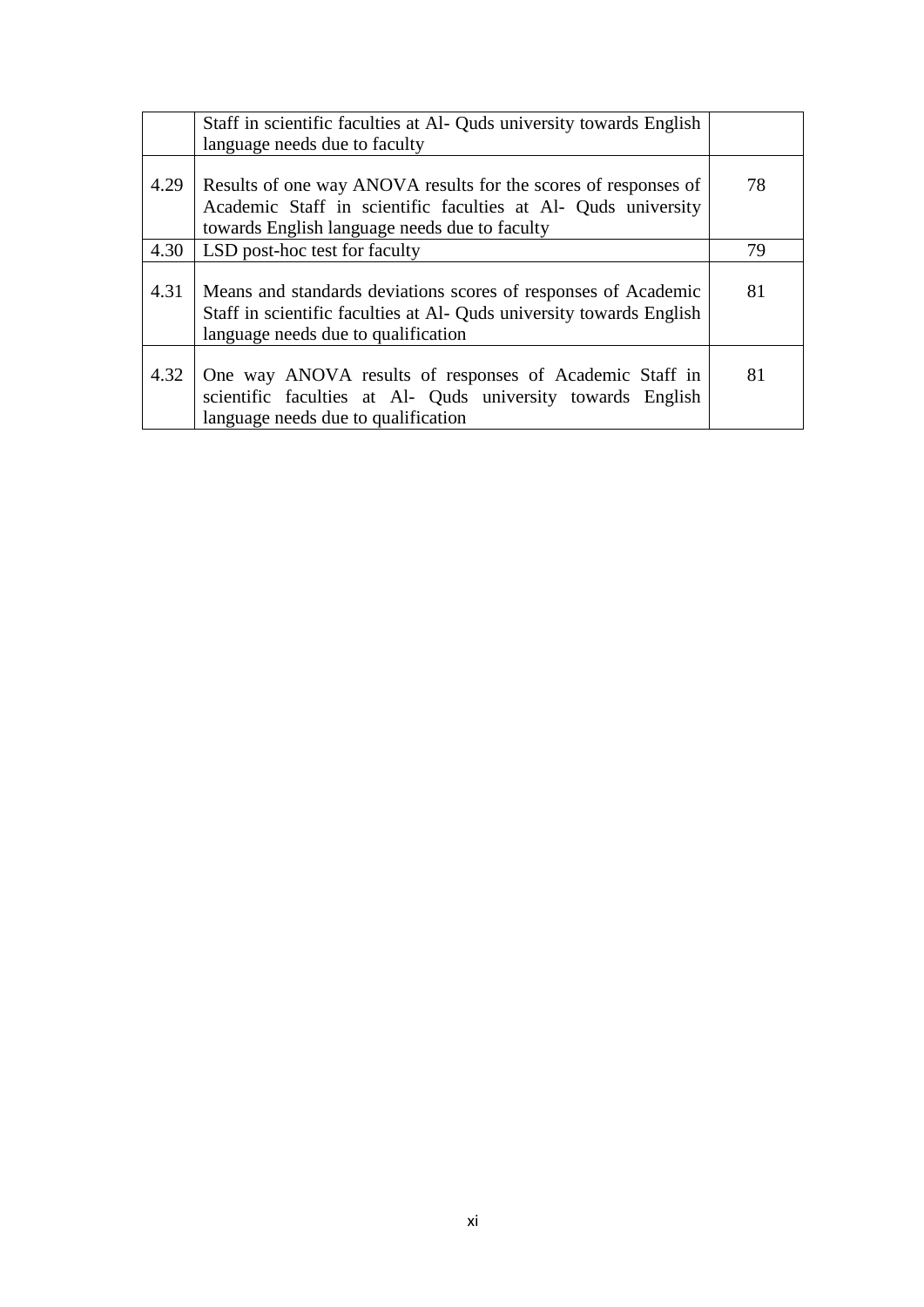**حاجات طلبة الكليات العلمية في اللغة االنجليزية من وجهة نظر الطلبة والمدرسين في جامعة القدس**

**إعداد: مصعب يوسف عيسى عبد ربو**

**إشراف: الدكتورة إيناس ناصر**

هدفت هذه الدراسة إلى التعرف إلى حاجات طلبة الكليات العلمية في اللغة الانجليزية من وجهة نظر الطلبة والمدرسين في جامعة القدس. تبنت الدراسة المنهج الوصفي والذي يتالءم مع هذه الدراسة. تكون مجتمع الدراسة من طلبة ومشرفي الكليات العلمية في جامعة القدس والبالغ عددهم (5052) طالباً و(141) مدرساً. تم تطبيق الدراسة على عينة عشوائية طبقية من مجتمع الدراسة من العام الدراسي (2018–2019). حيث شملت عينة الطلبة على (1048) طالب وطالبة، في حين تم اختيار (80) مشرفاً. تكونت أدوات الدراسة من استبانة خاصة بالطلبة والمشرفين، ومقابلة للمشرفين. تم التأكد من صدق الأدوات بعرضها على عدد من المحكمين، كذلك تم التأكد من ثباتهما باستخدام حساب معامل الثبات (كرونباخ ألفا). تم جمع بيانات الدراسة، ومن ثم تحليلها وتفسيرها باستخراج المتوسطات الحسابية والانحرافات المعيارية و ANOVA " و LSD" و LSD.

أظهرت نتائج الدراسة أن طلبة الكليات العلمية بحاجة ضرورية لجميع المهارات اللغوية الأساسية والفرعية باإلضافة إلى حاجتهم إلى القواعد والمفردات في الكميات العممية من وجهة نظر الطالب والمشرفين وبدرجة عالية.

وتوصمت الدراسة إلى أن أهم حاجات الطمبة من وجهة نظر الطمبة كانت مرتبة عمى النحو التالي: المحادثة، والاستماع والقراءة والمفردات والكتابة والقواعد. كما نبين أن درجة الحاجة كانت بدرجة عالية ومرتبة على النحو التالي: المفردات، االستماع، المحادثة، القراءة، الكتابة والقواعد من وجهة نظرهم.

كما توصلت الدراسة إلى أن درجة الحاجات كانت مرتفعة جدا من وجهة نظر الطلبة والمشرفين. وتبين أن أهم حاجات الطمبة من وجهة نظر المشرفين كانت مرتبة عمى النحو التالي: الكتابة، القراءة، التحدث، االستماع، المفردات والقواعد. وكان ترتيب درجة الحاجات من وجهة نظر المشرفين مرتبة عمى النحو التالي: االستماع، الكتابة، المفردات، القراءة، المحادثة والقواعد. وتبين عدم وجود فروق ذات داللة إحصائية الستجابات الطمبة تعزى لمتغير الجنس، المستوى الأكاديمي، ومستوى التحصيل. ووجود فروق تعزى لمتغير الكلية.

كما تبين عدم وجود فروق ذات داللة إحصائية الستجابات المشرفين تعزى لمتغير الخبرة والمؤهل، ووجود فروق تعزى لمتغير الكلية. كما أظهرت نتائج المقابلة بضرورة تكامل مهارات اللغة الانجليزية في مساقات الكليات العلمية.